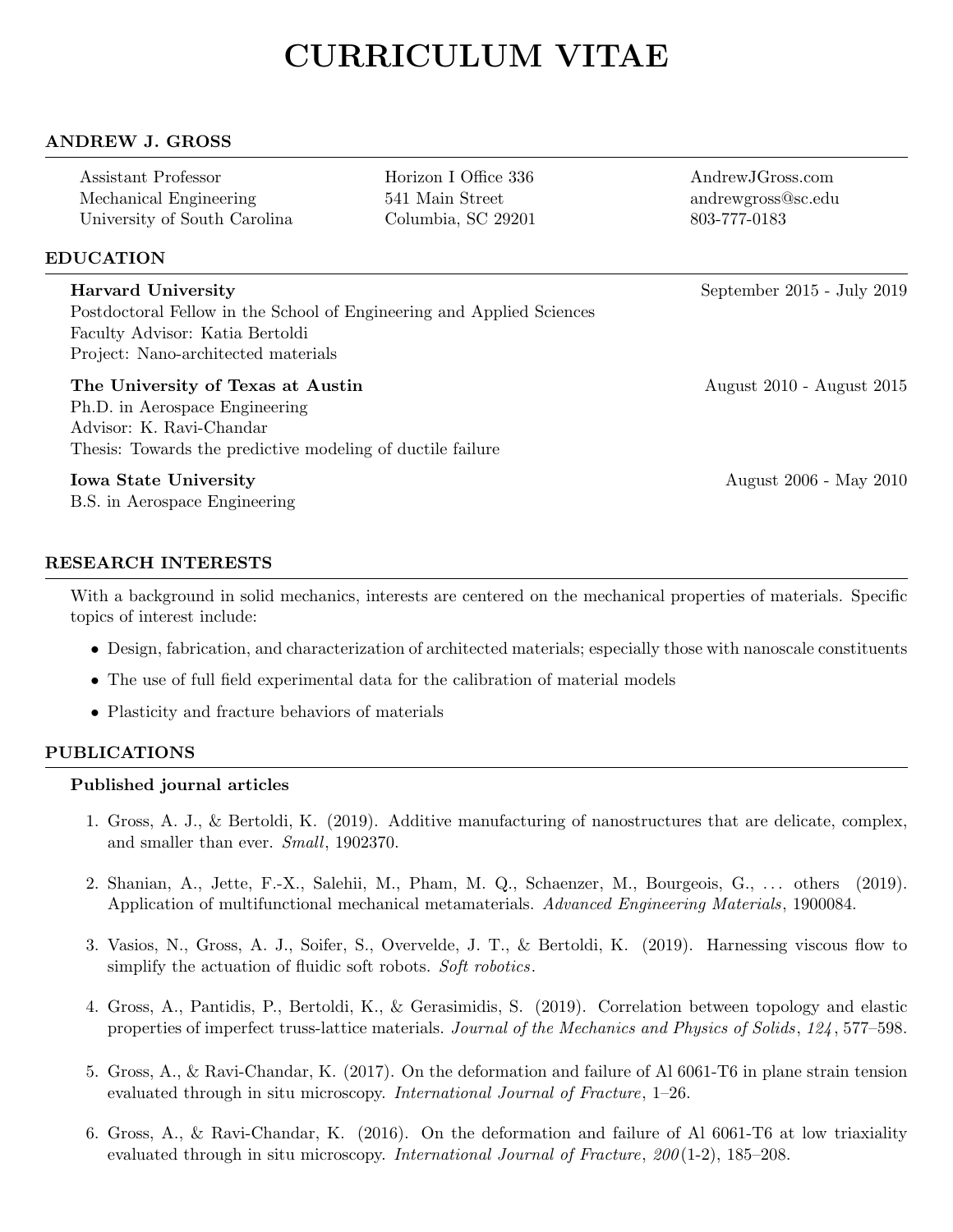- 7. Boyce, B., ..., Gross, A., et al. (2016). The second sandia fracture challenge: predictions of ductile failure under quasi-static and moderate-rate dynamic loading. *International Journal of Fracture*, 198(1-2), 5–100.
- 8. Gross, A., & Ravi-Chandar, K. (2016). Prediction of ductile failure in Ti–6Al–4V using a local strain-to-failure criterion. International Journal of Fracture,  $198(1-2)$ ,  $221-245$ .
- 9. Gross, A., & Ravi-Chandar, K. (2015). On the extraction of elastic–plastic constitutive properties from three-dimensional deformation measurements. Journal of Applied Mechanics,  $82(7)$ , 071013.
- 10. Boyce, B. L., ..., Gross, A., et al. (2014). The sandia fracture challenge: blind round robin predictions of ductile tearing. *International Journal of Fracture*,  $186(1-2)$ , 5–68.
- 11. Gross, A., & Ravi-Chandar, K. (2014). Prediction of ductile failure using a local strain-to-failure criterion. International Journal of Fracture, 186 (1-2), 69–91.

## TEACHING EXPERIENCE

#### Assistant Instructor - The University of Texas at Austin

- Developed and taught a course on mechanics of materials with approximately 100 students
- Managed a team of teaching assistants

#### Teaching Assistant - The University of Texas at Austin

- Managed laboratory setup and led laboratory sessions for a course on measurements (4 semesters)
- Led laboratory sessions for a course on material property testing (1 semester)
- Conducted recitation sessions for a mechanics of materials course (3 semesters)

#### SELECTED PRESENTATIONS

- 1. Gross, A. Lessons from a comprehensive characterization of common truss-lattice materials, Society of Engineering Science, St. Louis, MO, Oct. 15, 2019.
- 2. Gross, A. and Bertoldi, K. Ultralight, Highly Compressible Nanoscale Lattice-Truss Materials, European Solid Mechanics Conference, Bologna, Italy, July 2, 2018.
- 3. Gross, A. and Bertoldi, K. Ultralight, Highly Compressible Nanoscale Lattice-Truss Materials, ASME International Mechanical Engineering Congress and Exposition, Tampa, FL, Nov. 8 2017.
- 4. Gross, A. and Bertoldi, K. Fabrication and Mechanical Properties of Slender Nanoscale Lattice-Truss Materials, Society of Engineering Science, Boston, MA, July 27, 2017.
- 5. Gross, A. and Bertoldi, K. Design, fabrication, and testing of low-density, high-strength, defect resistant materials, ASME International Mechanical Engineering Congress and Exposition, Phoenix, AZ, Nov. 17 2016.
- 6. Gross, A., and K. Bertoldi, Design fabrication, and testing of low-density, high strength materials, Society of Engineering Science, Hyattsville, MD, Oct. 3, 2016.
- 7. Gross, A., and Ravi-Chandar, K. Confronting the ambiguity of inverse methodologies: the role of the objective function, *Society for Experimental Mechanics*, Costa Mesa, CA, June 9, 2015.
- 8. Gross, A. and Ravi-Chandar, K. On the extraction of elastic-plastic constitutive properties from three-dimensional deformation measurements, AmeriMech Symposium, Austin, TX, Dec. 12, 2014.
- 9. Gross, A. and Ravi-Chandar, K. Coupling full field deformation measurements and FEM for material characterization, Society for Experimental Mechanics, Greenville, SC, June 4, 2014.
- 10. Gross, A. and Ravi-Chandar, K. Extraction of material properties from 3-D deformation measurements, ASME International Mechanical Engineering Congress and Exposition, San Diego, CA, Nov. 18, 2013.